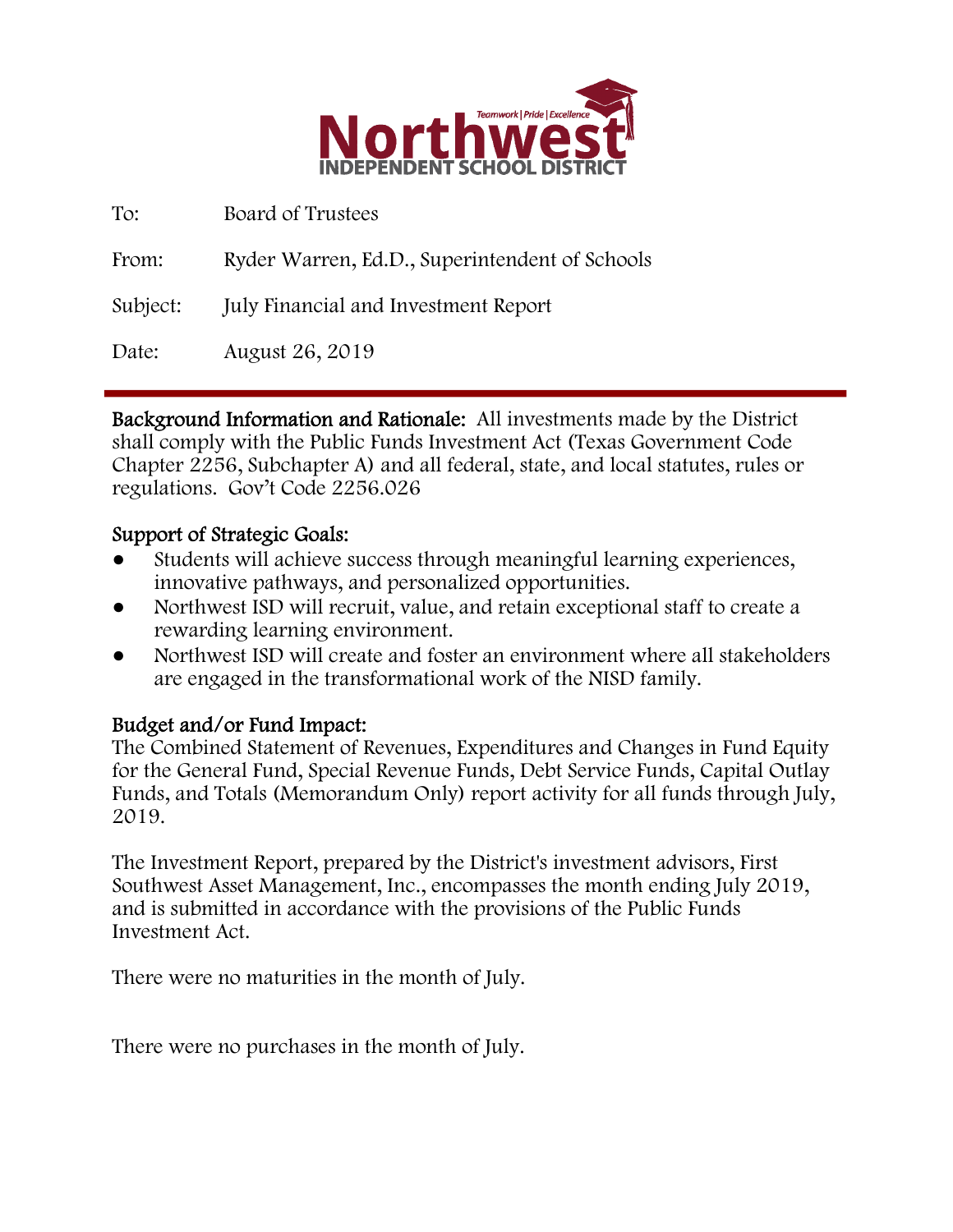Investments for the District's General Fund, Debt Service Funds, Capital Projects Funds, and Internal Service Funds total \$275,191,051.82 as of July 31, 2019.

|                            | Yield<br>to |                  |
|----------------------------|-------------|------------------|
| Fund                       | Maturity    | Market Value     |
| General Fund               | 2.389%      | \$98,078,458.72  |
| Special Revenue Funds      | 2.388%      | 169,961.31       |
| Debt Service Funds         | 2.388%      | 54,110,642.50    |
| Capital Projects AFB Funds | 2.388%      | 408,310.64       |
| Capital Projects Funds     | 2.389%      | 122,423,678.65   |
| Total                      | 2.389%      | \$275,191,051.82 |

Board Policy states that, "The investment portfolio shall be diversified in terms of investment instruments, maturity scheduling, and financial institutions to reduce risk of loss resulting from over concentration of assets in a specific class of investments, specific maturity, or specific issuer."

### Investment Instruments and Financial Institutions



| <u>Portfolio Composition by Security Type</u> |       | Portfolio Composition by Issuer |       |
|-----------------------------------------------|-------|---------------------------------|-------|
| Treasury                                      | 0%    | Treasury                        | 0%    |
| Local Government Investment Pool              | 90%   | TexPool                         | 90%   |
| Bank Deposit                                  | 10%   | Compass                         | 10%   |
| <b>Agency Bullet</b>                          | $O\%$ | <b>FHLB</b>                     | $O\%$ |
| Agency Disco                                  | $O\%$ | <b>FNMA</b>                     | $O\%$ |
| Certificates of Deposit                       | 0%    | Greenbank                       | 0%    |

#### Portfolio Composition by Issuer

| Treasury    | $O\%$      |
|-------------|------------|
| TexPool     | 90%        |
| Compass     | 10%        |
| <b>FHLB</b> | $O\%$      |
| <b>FNMA</b> | 0%         |
| Greenbank   | $\Omega\%$ |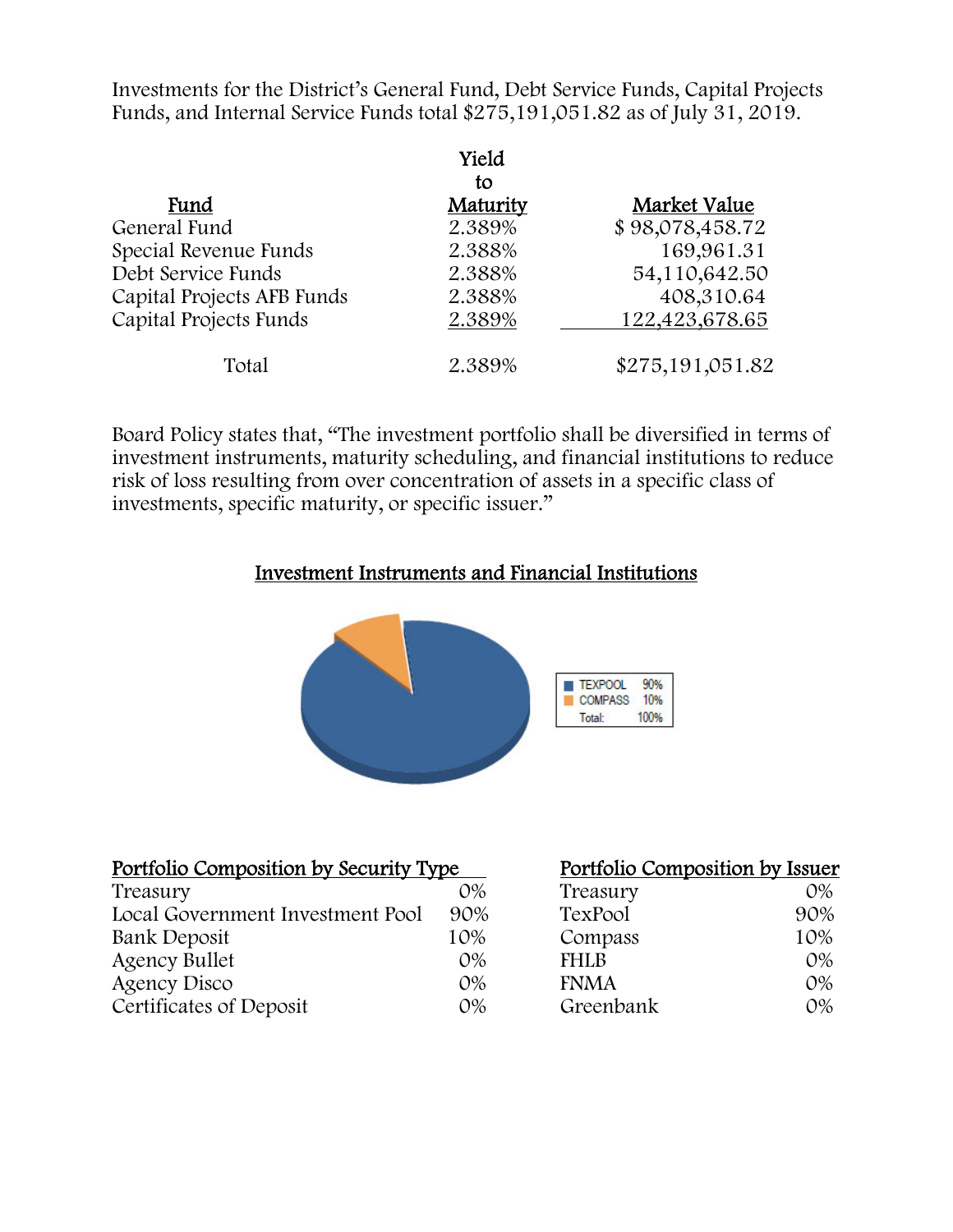



Note 1: CMT stands for Constant Maturity Treasury. This data is published in Federal Reserve Statistical Release H.15 and represents an average of all actively traded Treasury securities having that time remaining until ma

Note 2: Benchmark data for TexPool is the monthly average yield.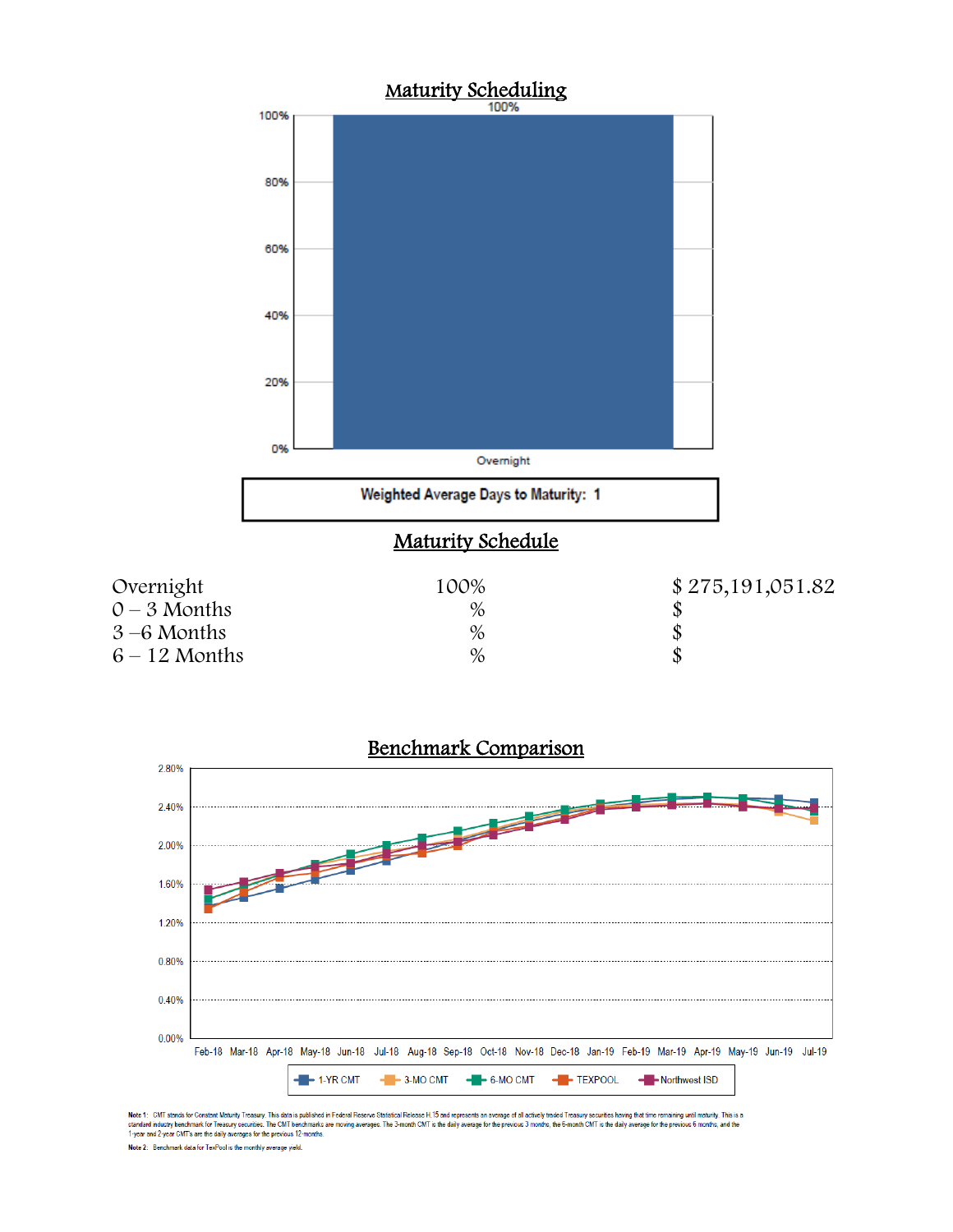

# A TexPool Monthly Newsletter: August 2019

# Economic and Market Commentary: Searching for neutral August 1, 2019

Neutral is not a position much in favor these days, but Federal Reserve policymakers would love to get the federal funds rate there. They have targeted 2% for some time now, but lately aren't sure that is the correct level. At one point they talked about it being somewhere within a range of 2.75-3%, then somewhere in a much lower span of 2-2.25%. With inflation measured by personal consumption expenditures stubbornly refusing to get to 2%, even the latter range might be too high.

That search is at the heart of the members of the Federal Open Market Committee's decision to cut the target range of the fed funds rate by a quarter point on July 31st. They have made clear this is not the beginning of a path leading to zero rates as we experienced following the financial crisis, but rather a pullback from December's hike that shot too high. There were no projections from this meeting, but Chair Jerome Powell suggested that another move may or may not be warranted, and the futures market is expecting at least one more. The hunt continues.

Actually, that search is not the only one involving the Fed these days. It still needs to fill its open seats. At the beginning of July, President Trump nominated two candidates for spots on its board. Trump has, of course, berated the Fed (specifically targeting Powell) for raising rates. He now seems to be taking a direct approach by nominating candidates who fit this current desire for interest